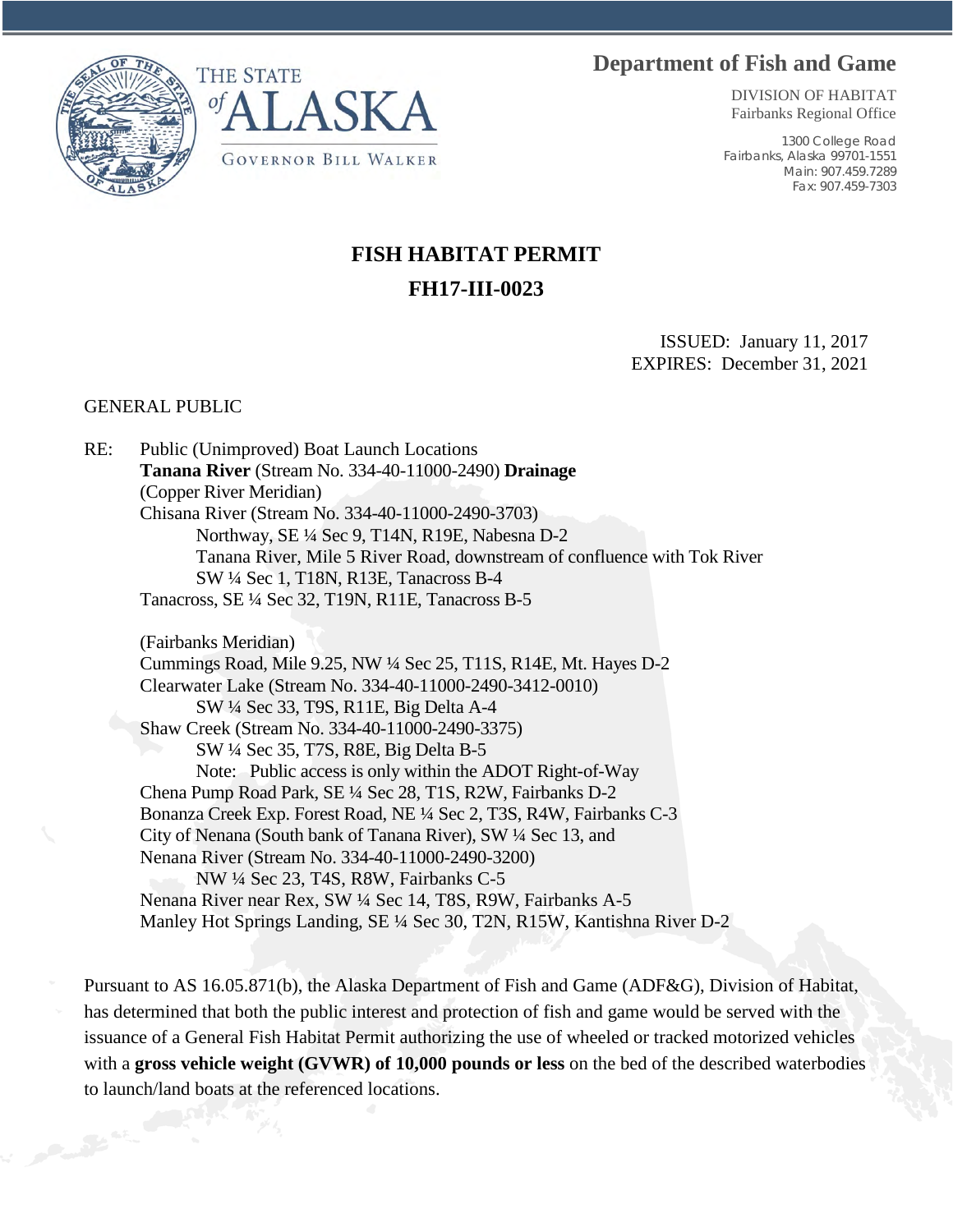Note 1: Any other use of vehicles within the described waterbodies or any use of vehicles within other natural waterbodies catalogued as anadromous not described herein requires an individual Fish Habitat Permit. Request for additional launch/landing sites shall be submitted to the Division of Habitat prior to the use of the site.

Note 2: Access to and/or use of some sites above ordinary high water or sites beyond public easements may be conditional due to land status (e.g., private property/native corporation land).

## **Anadromous Fish Act**

The Tanana River and its catalogued tributaries have been specified as being important for the spawning, rearing, or migration of anadromous fishes pursuant to AS 16.05.871(a). The drainage provides habitat for Chinook, chum, and coho salmon, anadromous whitefish and sheefish, and also supports resident fish species (e.g., Arctic grayling).

In accordance with AS 16.05.871(d), authorization is hereby given to launch and land boats in the described waterbodies at the referenced locations using the described size of vehicle subject to the following stipulation:

1) No streambed or bank alteration, gravel removal, water use, or diversion of any kind is authorized under this permit.

The owner and/or operator of the vehicle (permittee), and/or the legal guardian of minor dependent owner/operators (permittees), is responsible for the actions of contractors, agents, or other persons who perform work to accomplish the approved project. For any activity that significantly deviates from the approved plan, you shall notify the Division of Habitat and obtain written approval in the form of a permit amendment before beginning the activity. Any action that increases the project's overall scope or that negates, alters, or minimizes the intent or effectiveness of any stipulation contained in this permit will be deemed a significant deviation from the approved plan. The final determination as to the significance of any deviation and the need for a permit amendment is the responsibility of the Division of Habitat. Therefore, it is recommended you consult the Division of Habitat immediately when a deviation from the approved plan is being considered.

For the purpose of inspecting or monitoring compliance with any condition of this permit, you shall give an authorized representative of the state free and unobstructed access, at safe and reasonable times, to the permit site. You shall furnish whatever assistance and information as the authorized representative reasonably requires for monitoring and inspection purposes.